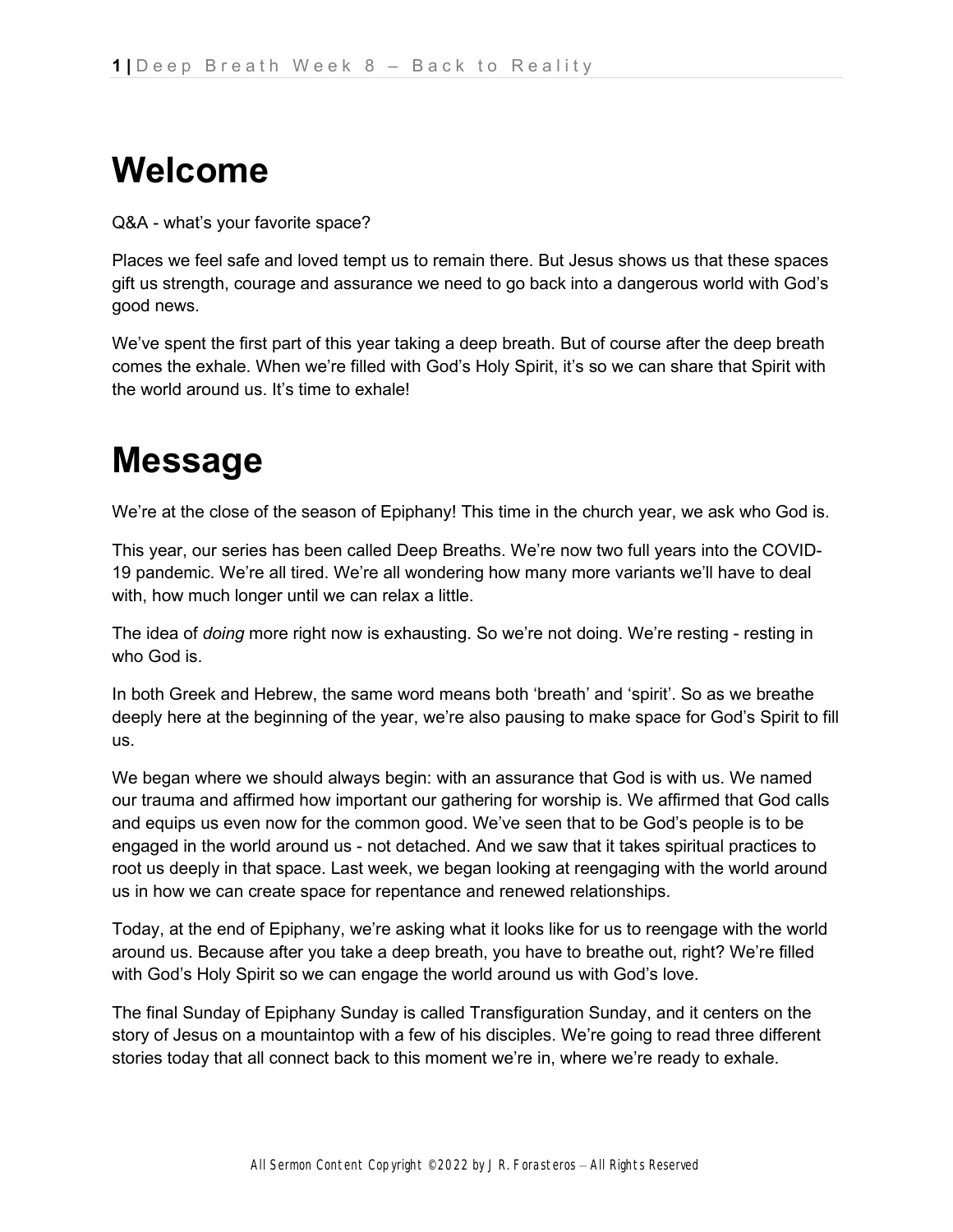#### Turn with us t[o](https://ref.ly/logosref/bible$2Bnlt.63.9) [Luke 9:](https://ref.ly/logosref/bible$2Bnlt.63.9)

The Synoptic Gospels - Matthew, Mark and Luke - follow a specific story arc. Jesus moves from his baptism (which we observed at the beginning of Epiphany) to his public ministry. The Transfiguration happens at about the mid-point, and it serves as sort of a hinge for the story. Jesus goes up to a mountain top (as we'll see in a moment). When he comes back down, he's headed for Jerusalem and his crucifixion.

As we read this story together, I want you to put yourselves in the shoes of Peter, James and John. Because we're them, after all! So let's watch how they react to what happens:

About eight days later Jesus took Peter, John, and James up on a mountain to pray. And as he was praying, the appearance of his face was transformed, and his clothes became dazzling white. Suddenly, two men, Moses and Elijah, appeared and began talking with Jesus. They were glorious to see. And they were speaking about his exodus from this world, which was about to be fulfilled in Jerusalem.

Peter and the others had fallen asleep. When they woke up, they saw Jesus' glory and the two men standing with him. As Moses and Elijah were starting to leave, Peter, not even knowing what he was saying, blurted out, "Master, it's wonderful for us to be here! Let's make three shelters as memorials—one for you, one for Moses, and one for Elijah." -- Luke 9:28–33 (NLT)

Okay, they go up the mountain and then they have this amazing, mystical experience. Moses and Elijah - the two prophets whose return signaled the end of the age - appeared and they have a conversation with Jesus about his coming *exodus* from the world (Luke dropping a timely pun!).

I have to imagine this was incredibly encouraging for Jesus. But for the disciples? They were so confused. You can see it in Peter's response. He wants to build three 'shelters' - here the translation does us a disservice. He actually asks to build three 'tabernacles' - tents that point back to the story of Moses.

Peter and the other disciples can be a little dense sometimes but - Moses, on top of a mountain, exodus… even they aren't that dense. They recognize that they're experiencing the presence of God among them. So Peter wants to do what Moses did when he encountered God - build a tabernacle. It's the biblical thing to do.

Let's pause the disciples' story here. We're going to hop back to the Exodus story but can we acknowledge before we do that we get Peter's reaction? Isn't it incredibly tempting to stay where God is, where it's safe, up on top of the mountain, away from the cares of the world?

This is what some folks look to religion for: to shield us from the world around us, to keep us from the real pain happening around us. Like Peter, when we have a genuine experience of God's love for us, we want to pitch a tent and stay here forever.

This is a real and valid experience of God. I don't want to rush past that. So we're not going to set up a tent or anything, but let's sing another song together.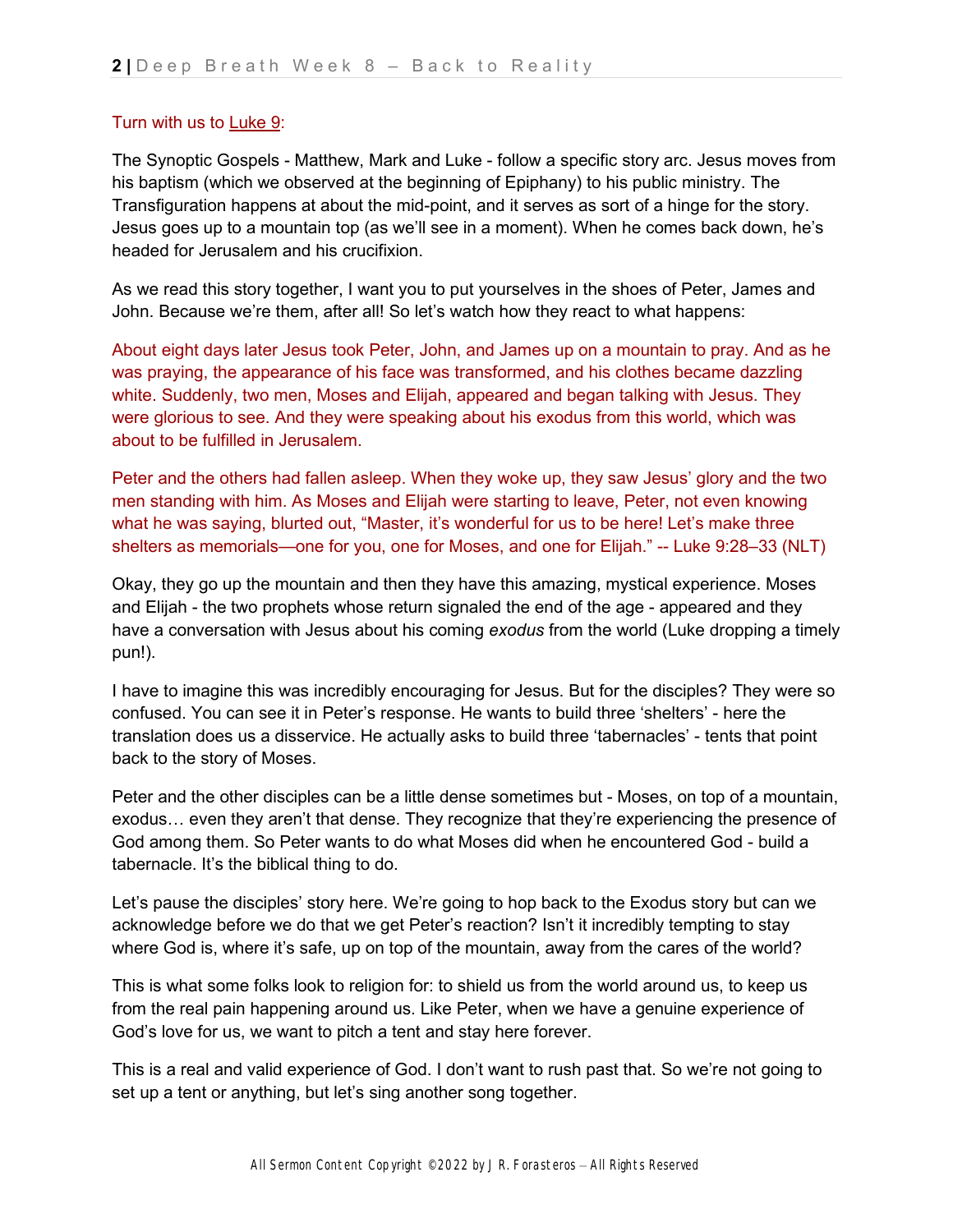Let's jump back t[o](https://ref.ly/logosref/bible$2Bnlt.2.34) the Exodus story - turn with us to [Exodus 34.](https://ref.ly/logosref/bible$2Bnlt.2.34) This is after Moses has led God's people out of slavery in Egypt. He's taken them to Mt. Sinai to enter into a covenant with God - if they will agree to be God's people, God's representatives in the world, then God will protect and provide for them. They agree, so God gives them the Covenant - embodied in the 10 commandments. God also gives the people instructions for building the first tabernacle, which they called the Tent of Meeting because it was how God made it safe for the people to be in relationship with God.

This was a big deal - because God is holy, God was actually dangerous for the people. God had to warn the people not to approach too close to the mountain or they'd be struck dead. Think of God's holiness sort of like radiation - it's dangerous to sin. The tabernacle (and later the temple) functioned as a sort of airlock. God was in the center and each layer you went out was a step down in holiness. The rituals surrounding worship in the tabernacle were all about making it safe for the people to be in relationship to God.

I know that sounds strange to us, but Israel understood this as a profound act of love on God's part. God loved Israel enough to jump through a lot of hoops to be in contact and relationship with us. After all, God could simply have remained on top of the mountain.

Now, keeping in mind that whole "God's holiness is dangerous" thing, let's read this bit fro[m](https://ref.ly/logosref/bible$2Bnlt.2.34) [Exodus 34:](https://ref.ly/logosref/bible$2Bnlt.2.34)

When Moses came down Mount Sinai carrying the two stone tablets inscribed with the terms of the covenant, he wasn't aware that his face had become radiant because he had spoken to the Lord. So when Aaron and the people of Israel saw the radiance of Moses' face, they were afraid to come near him.

But Moses called out to them and asked Aaron and all the leaders of the community to come over, and he talked with them. Then all the people of Israel approached him, and Moses gave them all the instructions the Lord had given him on Mount Sinai. When Moses finished speaking with them, he covered his face with a veil. But whenever he went into the Tent of Meeting to speak with the Lord, he would remove the veil until he came out again. Then he would give the people whatever instructions the Lord had given him, and the people of Israel would see the radiant glow of his face. So he would put the veil over his face until he returned to speak with the Lord. -- Exodus 34:29–35 (NLT)

Moses absorbed God's holiness - which is a nice spiritual lesson for us: spending time in God's presence is what makes us holy. It's not about accomplishing tasks or feeling shame or apologizing a thousand times. It's about being with God.

Because of that, Moses' face glowed, which freaked everyone out. Not because his face glowed (which is admittedly weird). No because this was *dangerous*. So because everyone was afraid, Moses wore a veil over his face (which, just as a side note, is how women dressed).

When Peter is talking about building tabernacles for Jesus, Moses and Elijah, this is what he's thinking of. He understands he's having a powerful spiritual experience, something singular. Something that will change him and his friends. So he wonders, shouldn't we just stay here?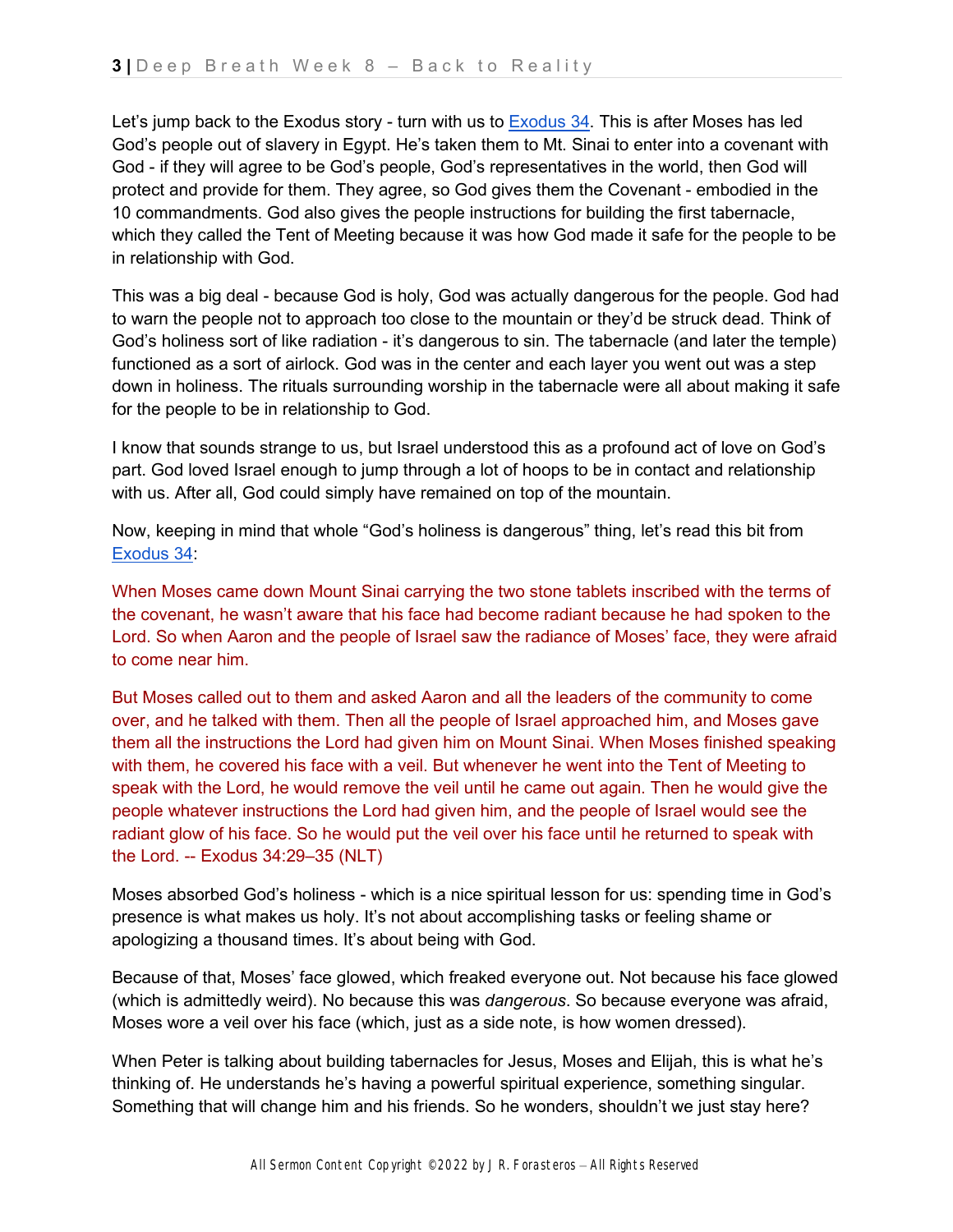Before we get to Jesus' response, I want to go to hear from one other person who drew on this story of Moses' glowing face to

#### Turn with us t[o](https://ref.ly/logosref/bible$2Bnlt.68.3) [2 Corinthians 3:](https://ref.ly/logosref/bible$2Bnlt.68.3)

This is a letter from Paul to the church in Corinth. Paul founded the church in Corinth by insisting that non-Jews didn't have to become Jewish to be part of God's family. Now, a group has come to Corinth teaching otherwise. They're using Moses and the Covenant to argue their point. In this section, Paul flips their rhetoric back on them, illustrating the danger of hiding from the world and using God as an excuse:

The old way, with laws etched in stone, led to death, though it began with such glory that the people of Israel could not bear to look at Moses' face. For his face shone with the glory of God, even though the brightness was already fading away. Shouldn't we expect far greater glory under the new way, now that the Holy Spirit is giving life? If the old way, which brings condemnation, was glorious, how much more glorious is the new way, which makes us right with God! In fact, that first glory was not glorious at all compared with the overwhelming glory of the new way. So if the old way, which has been replaced, was glorious, how much more glorious is the new, which remains forever!

Since this new way gives us such confidence, we can be very bold. We are not like Moses, who put a veil over his face so the people of Israel would not see the glory, even though it was destined to fade away. -- 2 Corinthians 3:7–13 (NLT)

Paul says that, in Jesus, we have the same access Moses did. Through the Holy Spirit, who indwells us after we come into faith, we don't have to fear God's holiness. Quite the contrary: we can be bold. Because the same Spirit that raised Jesus from the dead lives in us now, making us examples of Jesus. Paul goes on:

But whenever someone turns to the Lord, the veil is taken away. For the Lord is the Spirit, and wherever the Spirit of the Lord is, there is freedom. So all of us who have had that veil removed can see and reflect the glory of the Lord. And the Lord—who is the Spirit—makes us more and more like him as we are changed into his glorious image.

Therefore, since God in his mercy has given us this new way, we never give up. We reject all shameful deeds and underhanded methods. We don't try to trick anyone or distort the word of God. We tell the truth before God, and all who are honest know this. -- 2 Corinthians 3:16–4:2 (NLT)

For Paul, our experience of Jesus compels us to turn to the world and love the world as Jesus loves the world. That's why, after Peter suggested they build tents and stay on the mountain, Jesus led them back down.

And wouldn't you know, the first thing they encounter is a father and his demon-possessed son.